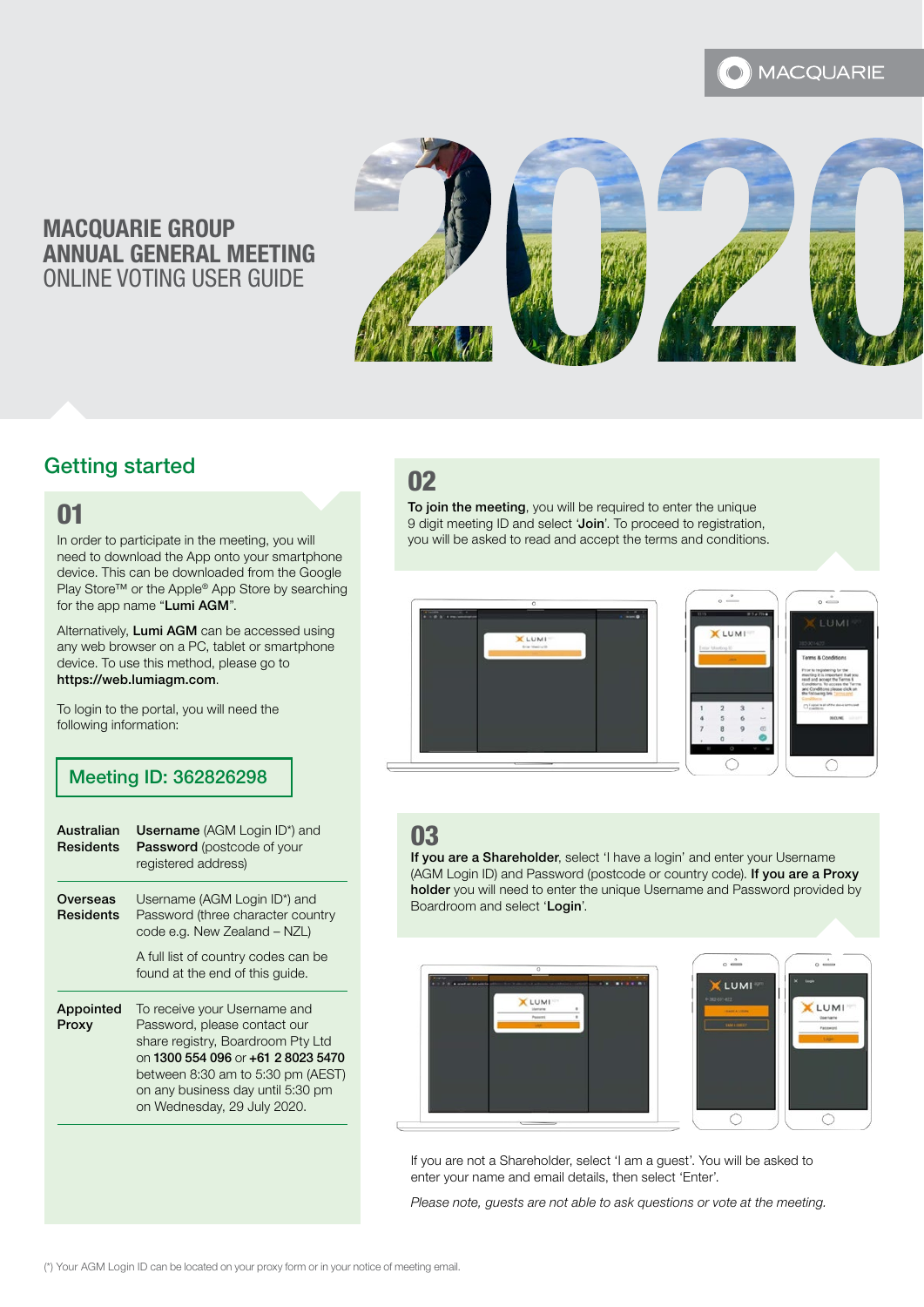# **Navigating**

# 01

Once you have registered, you will be taken to the homepage which displays your name and meeting information.



# 02

To activate the webcast, please click on the Broadcast bar at the bottom of the screen. If prompted you may have to click the play button in the window to initiate the broadcast.





Once you select to view the webcast from a smartphone it can take up to approximately 30 seconds for the live feed to appear on some devices. If you attempt to log into the app before the Meeting commences, a dialog box will appear.

*NOTE: We recommend that once you have logged in, you keep your browser open for the duration of the meeting. If you close your browser you will be asked to repeat the login process.*

#### To ask a question or make a comment

#### If you would like to ask a question or make a comment:

**01** Select the question icon.

02 Compose your question or comment.





04 You will receive confirmation that your question or comment has been received.

The Chair will give all Shareholders a reasonable opportunity to ask questions and comment and will endeavour to answer questions at the Meeting.

## To vote

If you would like to cast a vote:

**01** When the Chair declares the polls open, the resolutions and voting choices will appear.



corresponding with the way you wish to vote.



**04** If you change your mind and wish to change your vote, you can simply select the new vote or cancel your vote at any time before the Chair closes the polls.

**05** Upon conclusion of the meeting the home screen will be updated to state that the meeting is now closed.